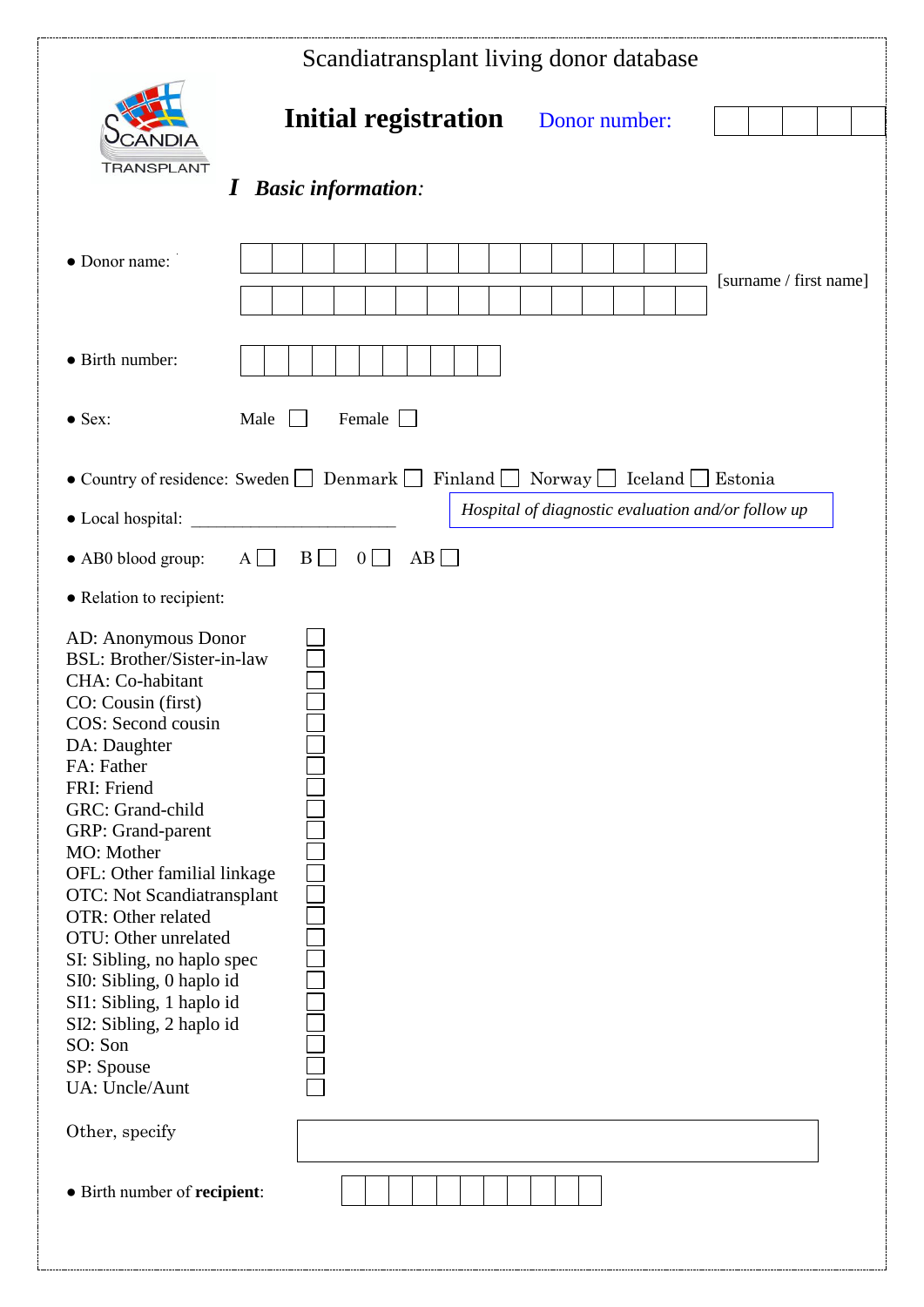## *II Preoperative data*



Comment:

**\***Definition of Significant Urinary Tract Infection(s): ♂: Any UTI ♀: Any pyelonehritis. >1 lower UTI/cystitis per 10 years of age

● Kidneys/vessels evaluated by:

Ultrasound Angiography; conventional/invasive Rtg. urography Renography (isotope-) CT/-angiography MR/-angiography

## *III Virology and bacteriology (infection serology)*

|                                            | Neg | Pos | ND |
|--------------------------------------------|-----|-----|----|
| CMV: Anti-CMV (Cytomegalovirus)            |     |     |    |
| EBV: Anti-EBV IgG (Epstein-Barr)           |     |     |    |
| HBc: Anti-HBc (antibody)                   |     |     |    |
| HBsAb: Anti-HBs (antibody)                 |     |     |    |
| HBsAg: Hepatitis Bs antigen                |     |     |    |
| HCV: Anti-HCV (antibody)                   |     |     |    |
| HCVAg: Hepatitis C antigen (RNA)           |     |     |    |
| HDV: Hepatitis Delta Virus (antibody)      |     |     |    |
| HIVab: Anti-HIV (antibody)                 |     |     |    |
| HIVag: HIV antigen                         |     |     |    |
| HSV: Anti-HSV (antibody)                   |     |     |    |
| LUES: Syphilis antibody                    |     |     |    |
| MV: Anti-MV IgG (Morbilli antibody)        |     |     |    |
| TOXO: Toxoplasma antibodies                |     |     |    |
| VZV: Varicella zoster virus                |     |     |    |
| Other <b>positive</b> infectious parameter |     |     |    |
|                                            |     |     |    |

| NDEC1T |  |
|--------|--|
|        |  |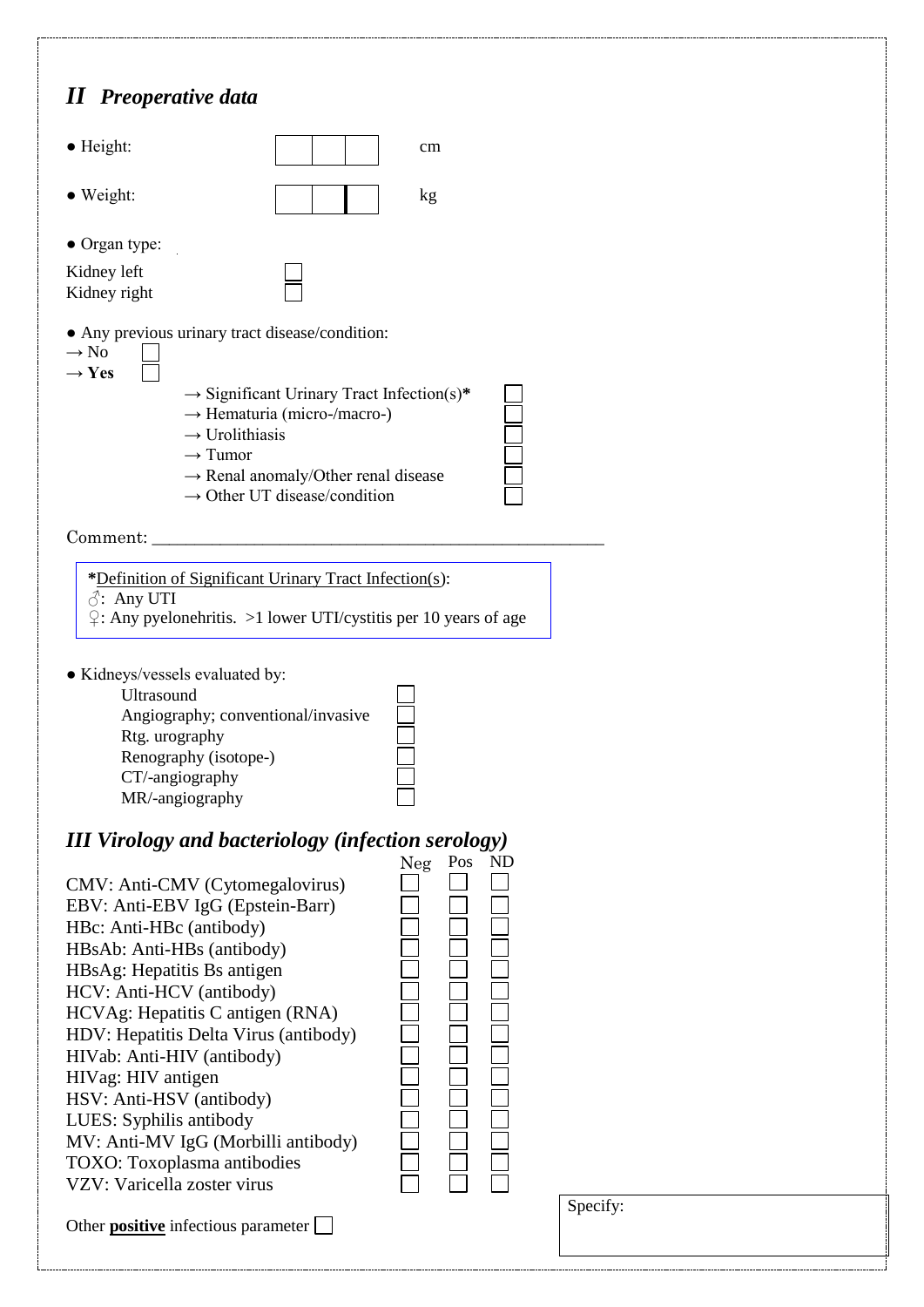## *IV HLA typing*

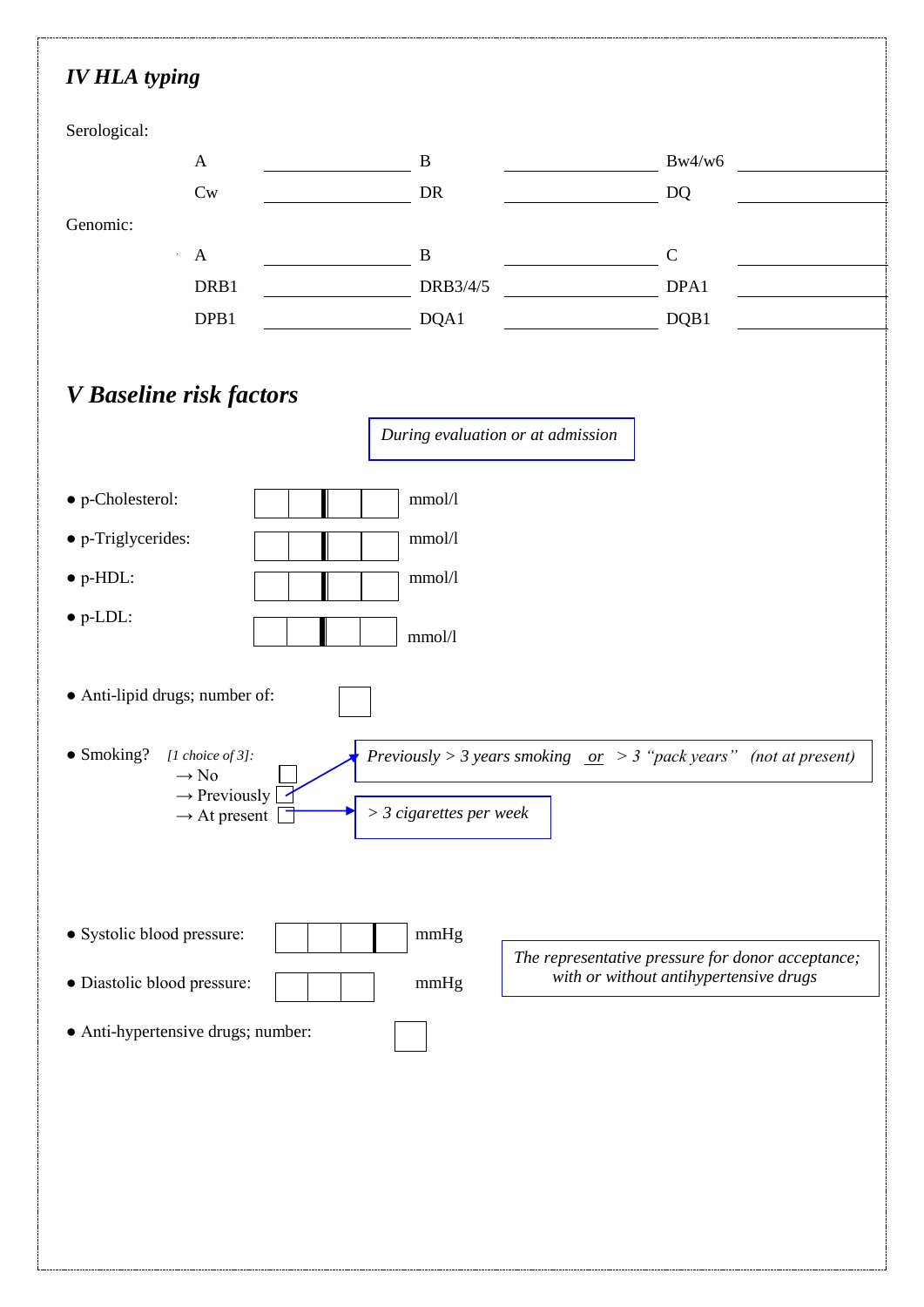## *VI Kidney function*

● Plasma indicators:

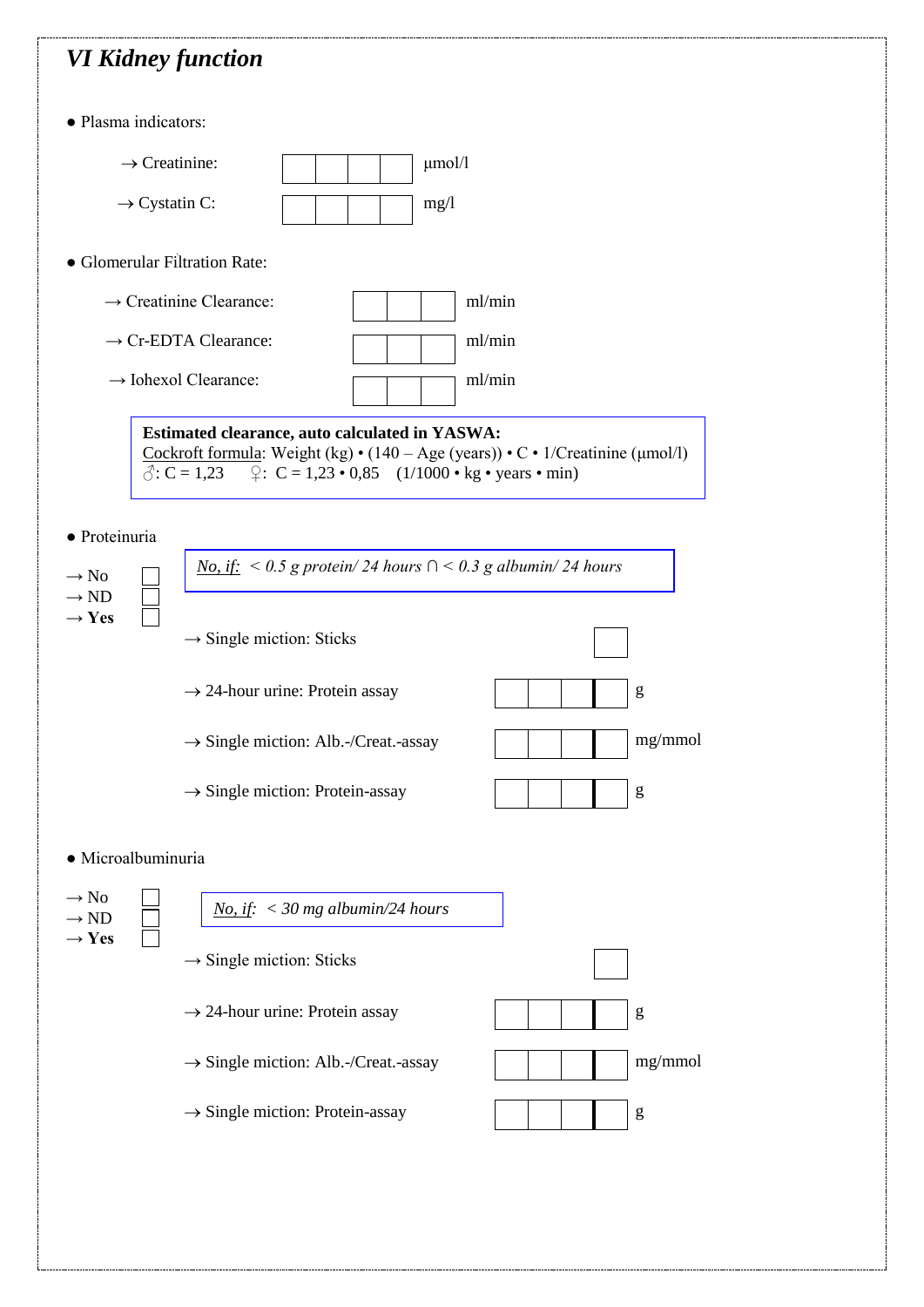| • Diabetes/Pre-Diabetes?                                  |                                                                                                                                                                                                                                                                                                                                      |                                                           |
|-----------------------------------------------------------|--------------------------------------------------------------------------------------------------------------------------------------------------------------------------------------------------------------------------------------------------------------------------------------------------------------------------------------|-----------------------------------------------------------|
| $\rightarrow$ No<br>$\rightarrow$ ND<br>$\rightarrow$ Yes |                                                                                                                                                                                                                                                                                                                                      |                                                           |
|                                                           | $\rightarrow$ Year of diagnosis                                                                                                                                                                                                                                                                                                      |                                                           |
|                                                           | $\rightarrow$ Diagnostic criteria / level of disease                                                                                                                                                                                                                                                                                 |                                                           |
|                                                           | $\rightarrow$ Treatment                                                                                                                                                                                                                                                                                                              | None<br>Diet<br>Peroral anti-diabetic drugs<br>Insulin    |
| <b>VII Donor operation</b>                                |                                                                                                                                                                                                                                                                                                                                      |                                                           |
| • Date of operation:                                      |                                                                                                                                                                                                                                                                                                                                      |                                                           |
| • Operative technique                                     |                                                                                                                                                                                                                                                                                                                                      |                                                           |
|                                                           | $\rightarrow$ Open $\Box$<br>$\rightarrow$ Flank incision:<br>$\rightarrow$ Subcostal/ventral and retroperitoneal:<br>$\rightarrow$ Subcostal/ventral and <b>trans</b> peritoneal:<br>$\rightarrow$ Scopic<br>$\rightarrow$ Laparoscopic (transperitoneal)<br>$\rightarrow$ Retroperitoneoscopic<br>$\rightarrow$ Converted to open* | $\rightarrow$ Costal resection: No: $\Box$<br>$Yes: \Box$ |
| * Conversion,                                             | $\rightarrow$ Strict scopic:<br>$\rightarrow$ Hand-assisted with handport:<br>$\rightarrow$ Hand-assisted without handport:                                                                                                                                                                                                          |                                                           |
| reason                                                    |                                                                                                                                                                                                                                                                                                                                      |                                                           |
| Comments:                                                 | $\rightarrow$ Combined procedures<br>(not only hand-assisted)<br>$\rightarrow$ Open during caval exclusion:<br>$\rightarrow$ Other modification                                                                                                                                                                                      |                                                           |
|                                                           |                                                                                                                                                                                                                                                                                                                                      |                                                           |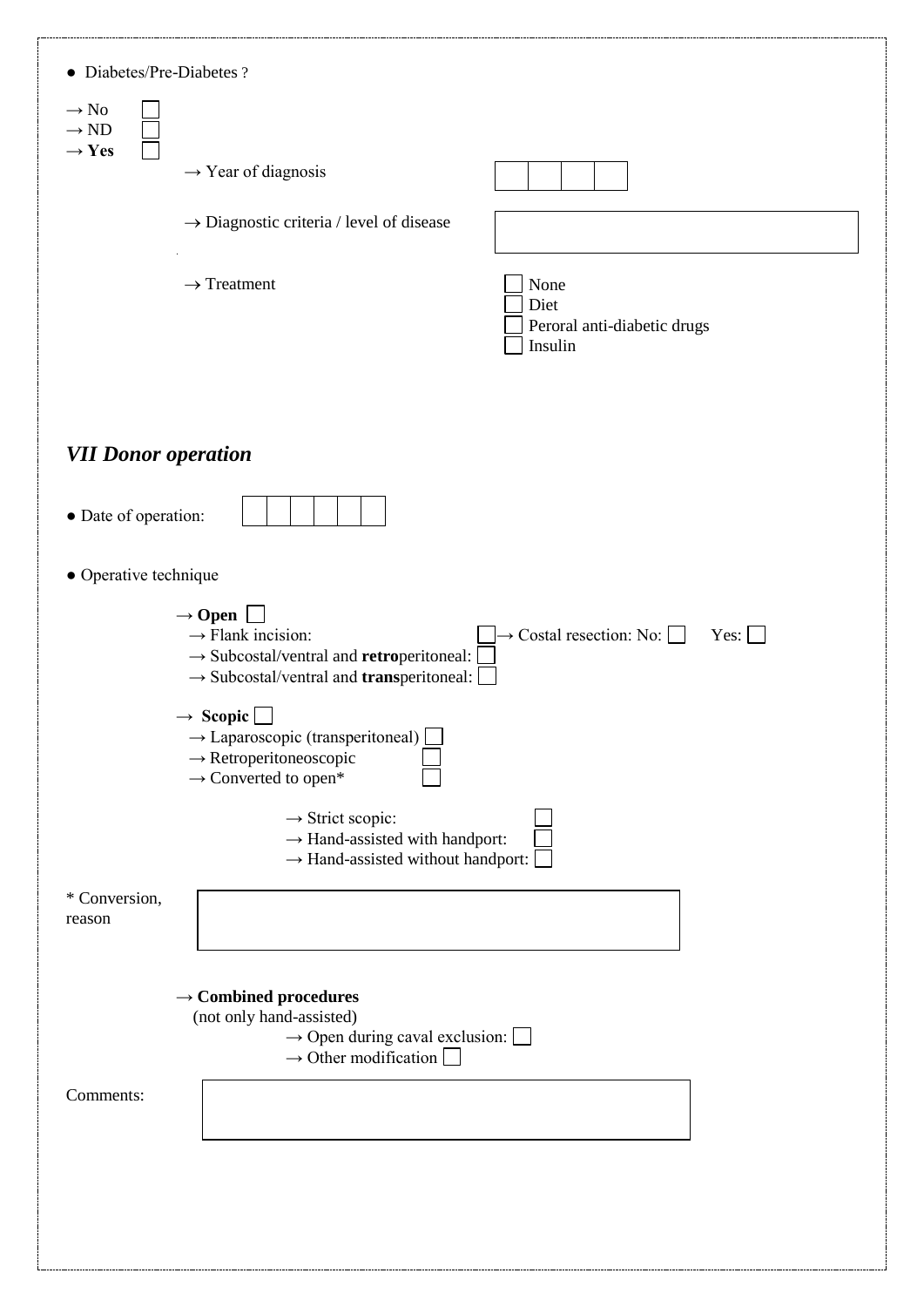|                                                                                                      | Anatomically prior to division                                                           |
|------------------------------------------------------------------------------------------------------|------------------------------------------------------------------------------------------|
| • Number of renal arteries                                                                           |                                                                                          |
| • More arteries after division Yes: [<br>No:<br>$\mathbf{I}$                                         |                                                                                          |
| • Peroperative complications/incidents:<br>$\rightarrow$ No<br>$\rightarrow$ ND<br>$\rightarrow$ Yes |                                                                                          |
| $\rightarrow$ Bleeding requiring transfusion                                                         | Units of blood                                                                           |
| $\rightarrow$ Visceral perforation                                                                   |                                                                                          |
| $\rightarrow$ Lesion of renal vessel(s)                                                              |                                                                                          |
| $\rightarrow$ Other perop. complication                                                              |                                                                                          |
| $\rightarrow$ Renal tumor                                                                            |                                                                                          |
| $\rightarrow$ Specify tumor:                                                                         |                                                                                          |
| $\rightarrow$ Kidney discarded Yes: $\Box$                                                           | $\overline{\text{No}}$ : $\Box$                                                          |
| Comments:                                                                                            |                                                                                          |
| • Operative time:<br>min                                                                             | "Skin to skin" time<br>- Inactive time may be subtracted<br>(e.g. waiting for recipient) |
| • Anesthetic time:<br>min                                                                            | Intubation to extubation                                                                 |
|                                                                                                      |                                                                                          |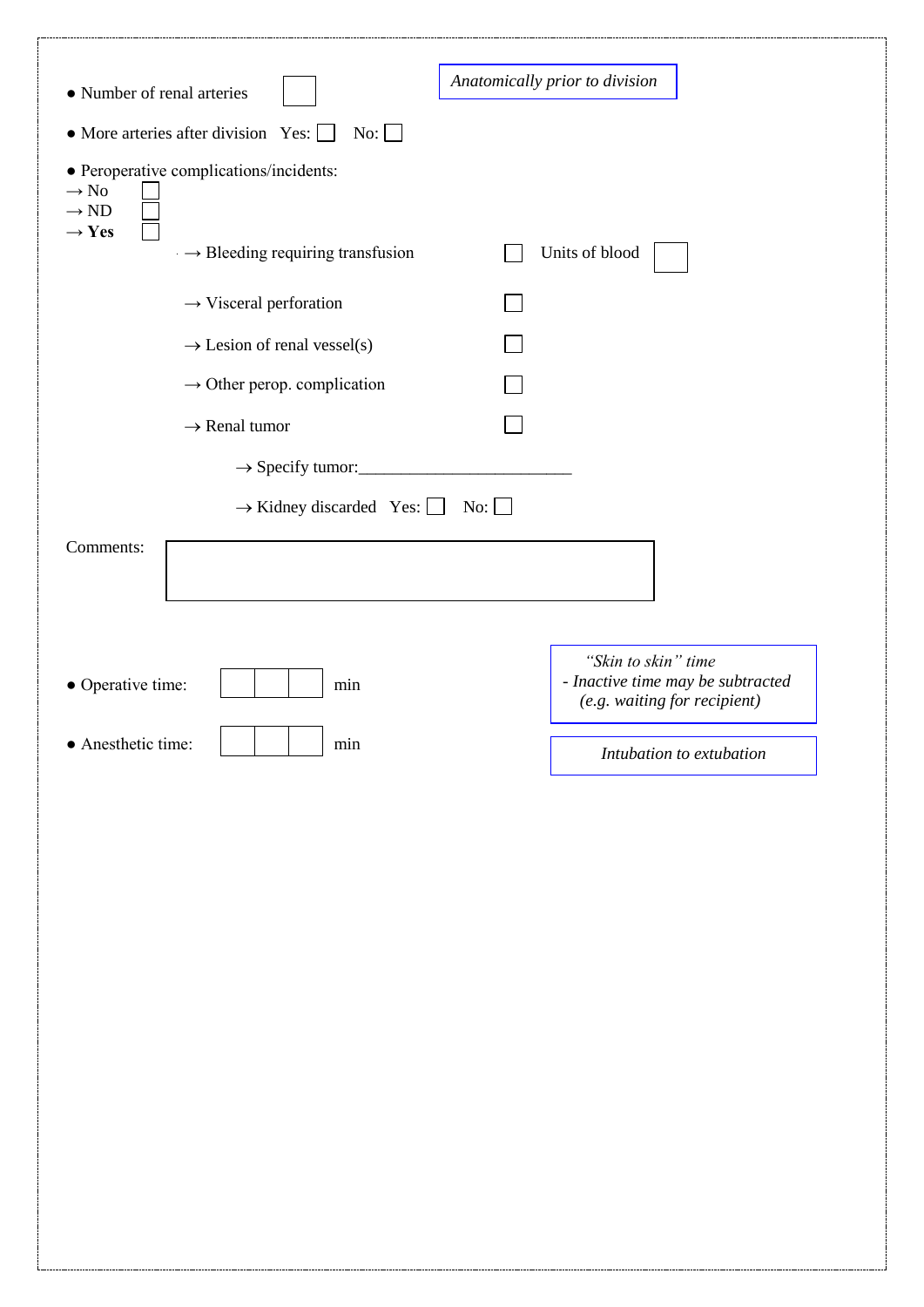| <b>VIII Postoperative data</b>                                                        |                                                                                                                             |
|---------------------------------------------------------------------------------------|-----------------------------------------------------------------------------------------------------------------------------|
| • Postoperative complications/incidents:<br>$\rightarrow$ No<br>$\rightarrow$ Yes     | Within 30 days post donation                                                                                                |
|                                                                                       | $\rightarrow$ Bleeding requiring transfusion $\Box \rightarrow$ Units of blood postop.:                                     |
| $\rightarrow$ Wound complications                                                     | $\rightarrow$ Infection:                                                                                                    |
| <b>Infection</b> ; Definition:<br>Purulent secretion and/or $+$ bacteriology          | $\rightarrow$ Specify:<br>$\rightarrow$ Lymphocele:                                                                         |
| Lymphocele; Definition: Deep fluid<br>accumulation; requiring intervention            | $\rightarrow$ Specify:<br>$\rightarrow$ Dehiscence:<br>$\rightarrow$ Specify:                                               |
| $\rightarrow$ Urinary tract infection                                                 |                                                                                                                             |
| $\rightarrow$ Pneumonia                                                               | $\rightarrow$ Specify:<br>$\rightarrow$ Specify:                                                                            |
| $\rightarrow$ Thromboembolism                                                         | $\rightarrow$ Deep vein thrombosis:<br>$\rightarrow$ Pulmonary embolism:<br>$\rightarrow$ Other $\Box \rightarrow$ Specify: |
| $\rightarrow$ Anti-hypertensive treatment<br>$\rightarrow$ Other postop. complication | If not also antihypertensive medication preop.<br>$\rightarrow$ ICD-10 diagnostic code:<br>$\rightarrow$ Specify:           |
| $\rightarrow$ Reoperation                                                             | $\rightarrow$ Specify:                                                                                                      |
| • Postop kidney function by plasma indicators                                         | Last measurement prior to discharge                                                                                         |
| $\rightarrow$ Creatinine:                                                             | $\mu$ mol/l                                                                                                                 |
| $\rightarrow$ Cystatin C:                                                             | mg/1                                                                                                                        |
| • Date of discharge:                                                                  | Discharge from Tx-related department<br>[date; ddmmyy]                                                                      |
| • Mental effect by donation:                                                          | $\rightarrow$ Physically reduced capacity $\Box$                                                                            |
|                                                                                       | $\rightarrow$ Mentally reduced capacity                                                                                     |
|                                                                                       |                                                                                                                             |
|                                                                                       | $\rightarrow$ <i>Negative</i> experiences/mental effect $\Box$                                                              |
|                                                                                       | $\rightarrow$ <i>Positive</i> experiences/mental effect                                                                     |
| Specify:                                                                              |                                                                                                                             |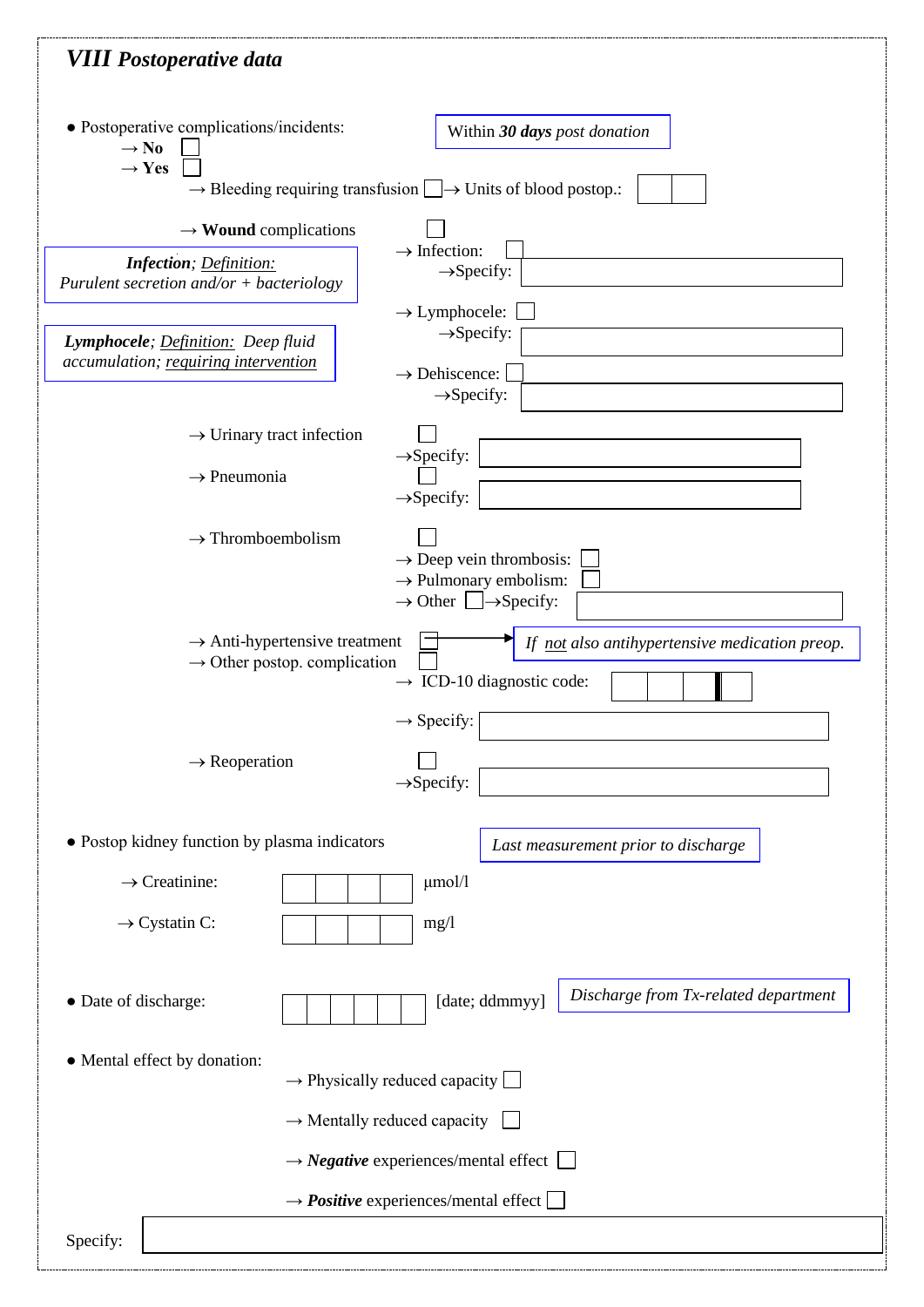| <b>Basic information:</b><br>$\boldsymbol{I}$<br>• Donor number<br>• Donor name:<br>[surname / first name]<br>• Birth number:<br>• Next follow up:<br>$\bullet$ Lost to follow up $\Box$<br>• Telephone surgery<br>$\rightarrow$ Comments:<br>Unemployed, pensioner etc:<br>• Weeks out of work due to donation:<br>weeks<br>$0$ weeks<br>• Have you suffered economic loss due to donation ?<br>$\rightarrow$ No – no problem with compensation<br>$\rightarrow$ No – but troublesome compensation<br>$\bullet$ Loss of income<br>• Altered working conditions<br>$\rightarrow$ Specify:<br>$\bullet$ Aid at home/children<br>$\rightarrow$ Yes<br>• Cover charges/drugs etc<br>$\rightarrow$ Specify: | Follow-up at 3 months – n years post-donation |  |  |
|---------------------------------------------------------------------------------------------------------------------------------------------------------------------------------------------------------------------------------------------------------------------------------------------------------------------------------------------------------------------------------------------------------------------------------------------------------------------------------------------------------------------------------------------------------------------------------------------------------------------------------------------------------------------------------------------------------|-----------------------------------------------|--|--|
|                                                                                                                                                                                                                                                                                                                                                                                                                                                                                                                                                                                                                                                                                                         |                                               |  |  |
|                                                                                                                                                                                                                                                                                                                                                                                                                                                                                                                                                                                                                                                                                                         |                                               |  |  |
|                                                                                                                                                                                                                                                                                                                                                                                                                                                                                                                                                                                                                                                                                                         |                                               |  |  |
|                                                                                                                                                                                                                                                                                                                                                                                                                                                                                                                                                                                                                                                                                                         |                                               |  |  |
|                                                                                                                                                                                                                                                                                                                                                                                                                                                                                                                                                                                                                                                                                                         |                                               |  |  |
|                                                                                                                                                                                                                                                                                                                                                                                                                                                                                                                                                                                                                                                                                                         |                                               |  |  |
|                                                                                                                                                                                                                                                                                                                                                                                                                                                                                                                                                                                                                                                                                                         |                                               |  |  |
|                                                                                                                                                                                                                                                                                                                                                                                                                                                                                                                                                                                                                                                                                                         |                                               |  |  |
|                                                                                                                                                                                                                                                                                                                                                                                                                                                                                                                                                                                                                                                                                                         |                                               |  |  |
|                                                                                                                                                                                                                                                                                                                                                                                                                                                                                                                                                                                                                                                                                                         |                                               |  |  |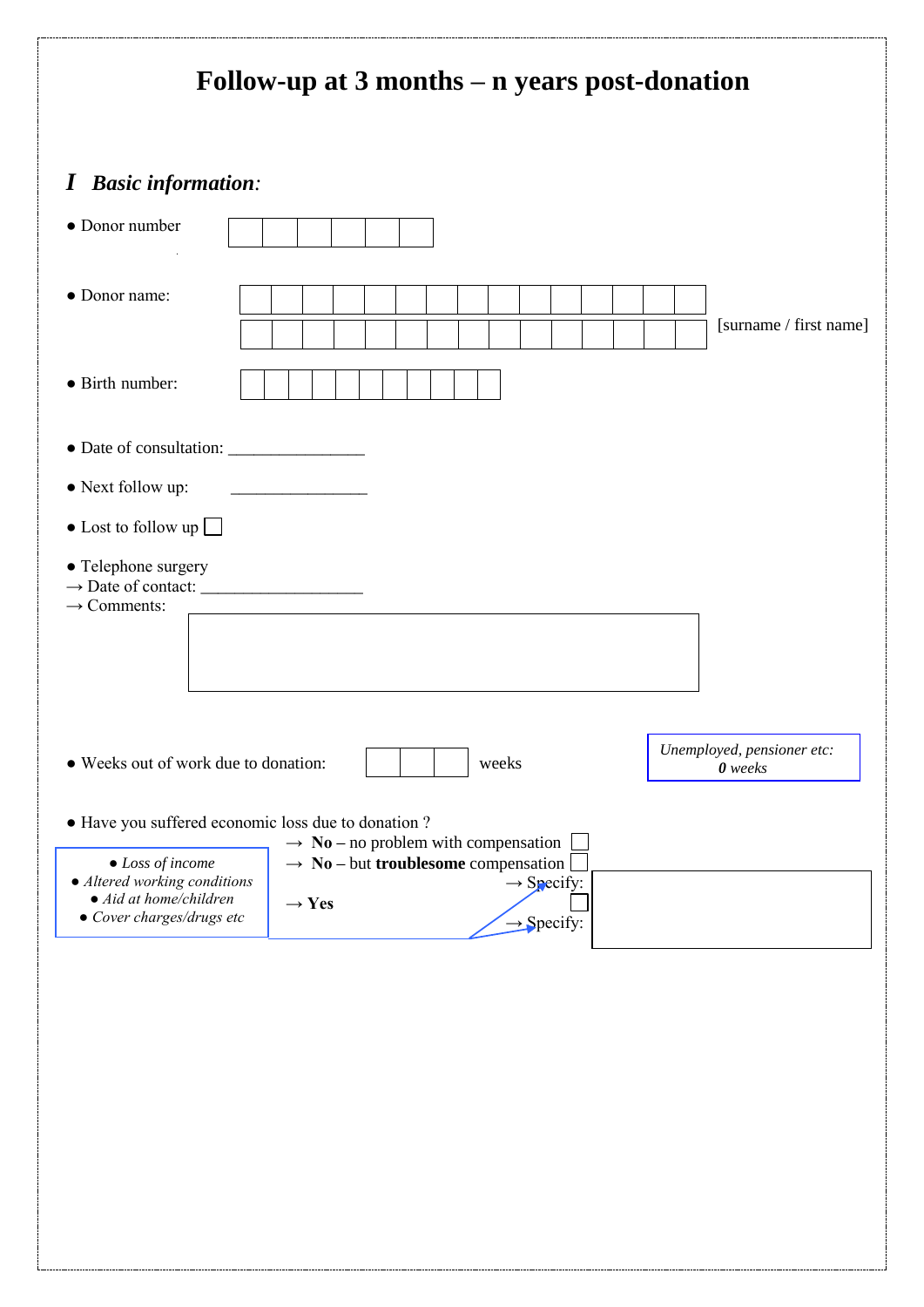|                                                                                                                                                                                                                                                                                                            | <b>Full restitution:</b> No difference in negative direction                                               |
|------------------------------------------------------------------------------------------------------------------------------------------------------------------------------------------------------------------------------------------------------------------------------------------------------------|------------------------------------------------------------------------------------------------------------|
| Date of full restitution:                                                                                                                                                                                                                                                                                  | compared with the predonation status                                                                       |
| • Overall <i>Positive</i> effect of donation (somatic/mental)<br>$\rightarrow$ <b>Positive</b> experiences/mental effect by donation<br>$\rightarrow$ <b>Negative</b> experiences/mental effect by donation                                                                                                |                                                                                                            |
| Specify:                                                                                                                                                                                                                                                                                                   |                                                                                                            |
| • Overall <i>Negative</i> effect of donation (somatic/mental)<br>$\rightarrow$ Mentally reduced capacity<br>$\rightarrow$ <b>Negative</b> experiences/mental effect by donation $\Box$<br>$\rightarrow$ <b>Positive</b> experiences/mental effect by donation<br>$\rightarrow$ Physically reduced capacity |                                                                                                            |
| • Pain (relating to donation)<br>$\rightarrow$ Analgesic drugs?<br>$\rightarrow$ Every day<br>$\rightarrow$ Sporadically<br>$\rightarrow$ Seldom/Never                                                                                                                                                     |                                                                                                            |
| $\rightarrow$ Location/type; specify briefly:                                                                                                                                                                                                                                                              |                                                                                                            |
|                                                                                                                                                                                                                                                                                                            |                                                                                                            |
| <b>III Complications</b><br>• Late complication or readmission related to donation?<br>$\rightarrow$ No<br>$\rightarrow$ ND<br>$\rightarrow$ Yes                                                                                                                                                           | $>$ 30 days post-donation                                                                                  |
| $\rightarrow$ Wound complications<br>$\rightarrow$ Hernia / protrusion<br>$\rightarrow$ Lymphocele/(seroma)<br>$\rightarrow$ Sensory disturbance/<br>hyperesthesia (significant)<br>$\rightarrow$ Uremia                                                                                                   | $\rightarrow$ Specify:<br>$\Box \rightarrow$ Specify:<br>$\rightarrow$ Specify:<br>$\rightarrow$ [2 of 2]: |
| $\overline{N_{0}}$ :<br>$\rightarrow$ Dialysis:<br>$\rightarrow$ Specify disease - - - - - - - :                                                                                                                                                                                                           | Yes:                                                                                                       |
| Specify reason for<br>$\rightarrow$ Readmission<br>readmission, diagnosis,<br>$\rightarrow$ Reoperation<br>and type of reoperation/<br><i>intervention.</i><br>$\rightarrow$ Other late complication $\Box \rightarrow$ Specify:                                                                           | $\rightarrow$ Specify:<br>$\rightarrow$ Specify:                                                           |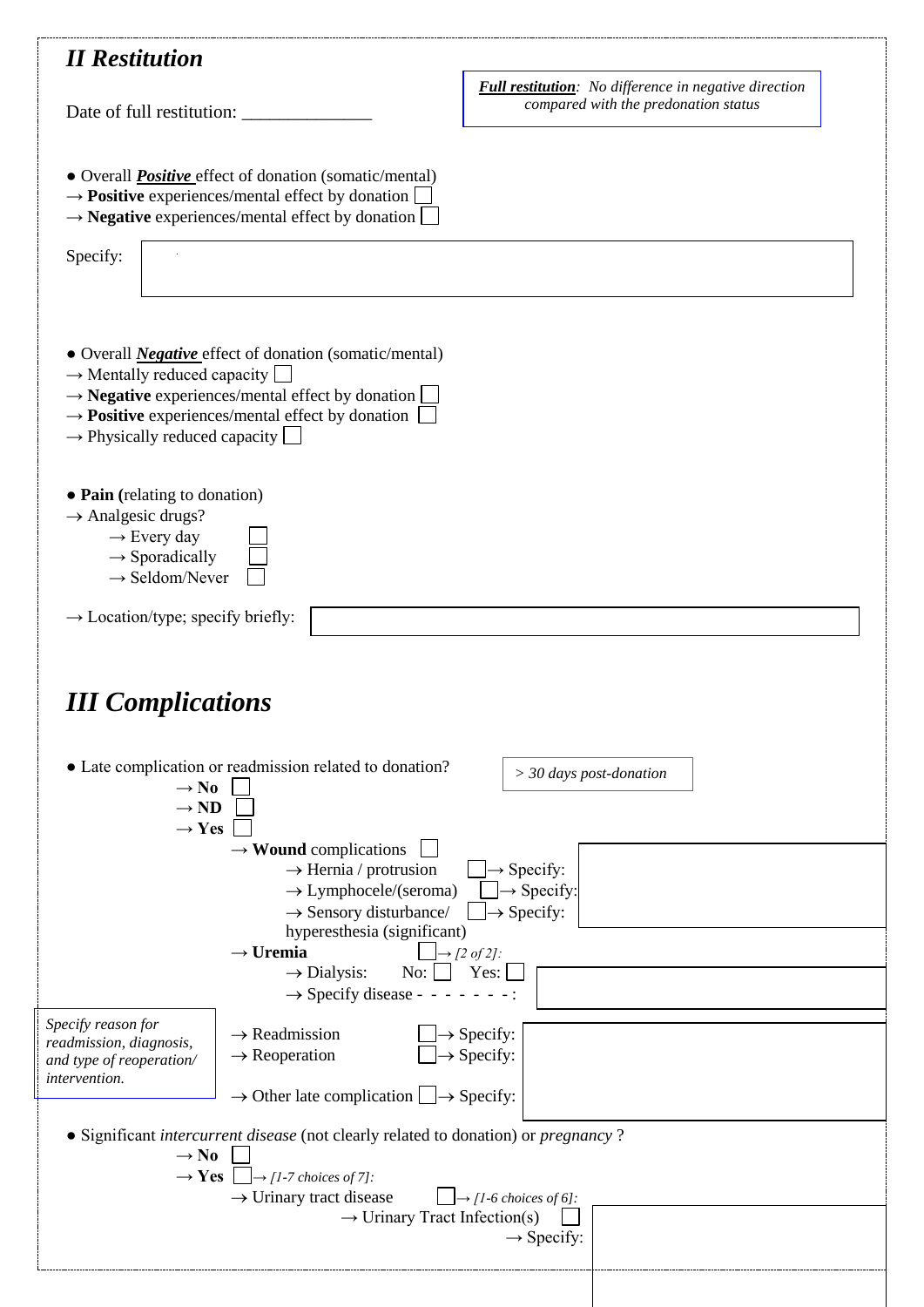|                 | $\rightarrow$ Hematuria (micro-/macro-)<br>$\rightarrow$ Specify:                    |
|-----------------|--------------------------------------------------------------------------------------|
|                 | $\rightarrow$ Urolithiasis<br>$\rightarrow$ Specify:                                 |
|                 | $\rightarrow$ Tumor<br>$\rightarrow [1-2 \text{ of } 2]:$                            |
|                 | $\rightarrow$ ICD-10 diagnostic code:<br>[Xnn.d]                                     |
|                 | $\rightarrow$ Specify:                                                               |
|                 | $\rightarrow$ Renal anomaly<br>$\rightarrow$ [1-2 of 2]:                             |
|                 | $\rightarrow$ ICD-10 diagnostic code:<br>[Xnn.d]                                     |
|                 | $\rightarrow$ Specify:                                                               |
|                 | $\rightarrow$ Glomerular/interstit. disease $\Box \rightarrow [1-2 \text{ of } 2]$ : |
|                 | $\rightarrow$ ICD-10 diagnostic code:<br>[Xnn.d]                                     |
|                 | $\rightarrow$ Specify:                                                               |
|                 | $\rightarrow$ Other UT disease/condition $\Box \rightarrow [1-2 \text{ of } 2]$ :    |
|                 | $\rightarrow$ ICD-10 diagnostic code:<br>[Xnn.d]                                     |
|                 | $\rightarrow$ Specify:                                                               |
|                 | $\rightarrow$ Cardiovascular disease                                                 |
|                 | $\rightarrow$ Specify:                                                               |
|                 | $\rightarrow$ Pulmonary disease<br>$\rightarrow$ Specify:                            |
|                 | $\rightarrow$ Thromboembolism<br>$\rightarrow$ [1-3 of 3]:                           |
|                 | $\rightarrow$ Deep vein thrombosis:                                                  |
|                 | $\rightarrow$ Pulmonary embolism:<br>$\rightarrow$ Other<br>$\rightarrow$ Specify:   |
|                 |                                                                                      |
|                 | $\rightarrow$ Other infectious disease<br>$\rightarrow$ Specify:                     |
|                 | $\rightarrow$ Other intercurrent disease                                             |
|                 | $\rightarrow$ Specify:                                                               |
|                 |                                                                                      |
|                 | $\rightarrow$ Pregnancy                                                              |
|                 | $\rightarrow$ Specify:                                                               |
|                 |                                                                                      |
| • Death?        |                                                                                      |
|                 |                                                                                      |
| Cause of death: |                                                                                      |
|                 |                                                                                      |
|                 |                                                                                      |
|                 |                                                                                      |
|                 |                                                                                      |
|                 |                                                                                      |
|                 |                                                                                      |
|                 |                                                                                      |
|                 |                                                                                      |
|                 |                                                                                      |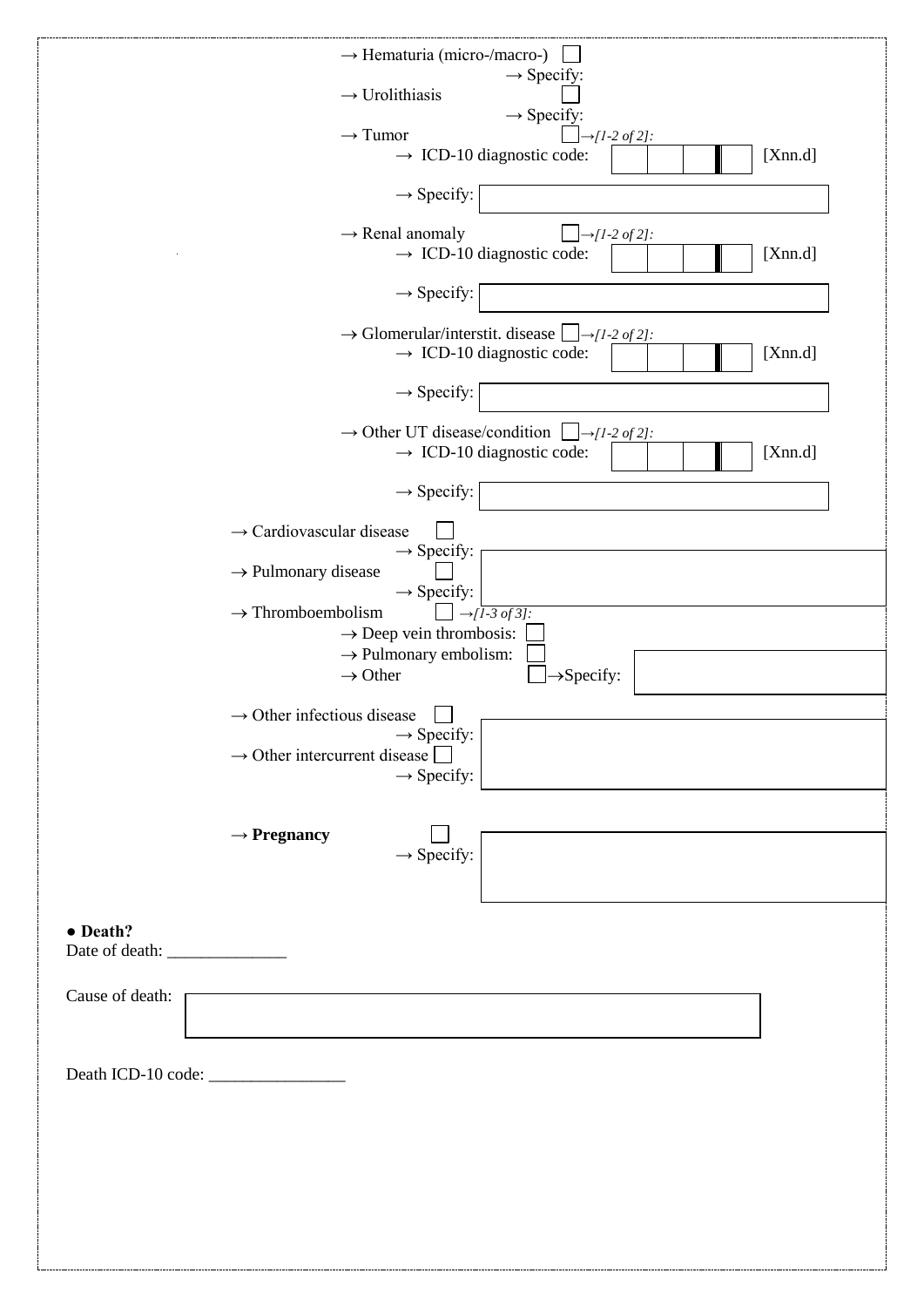